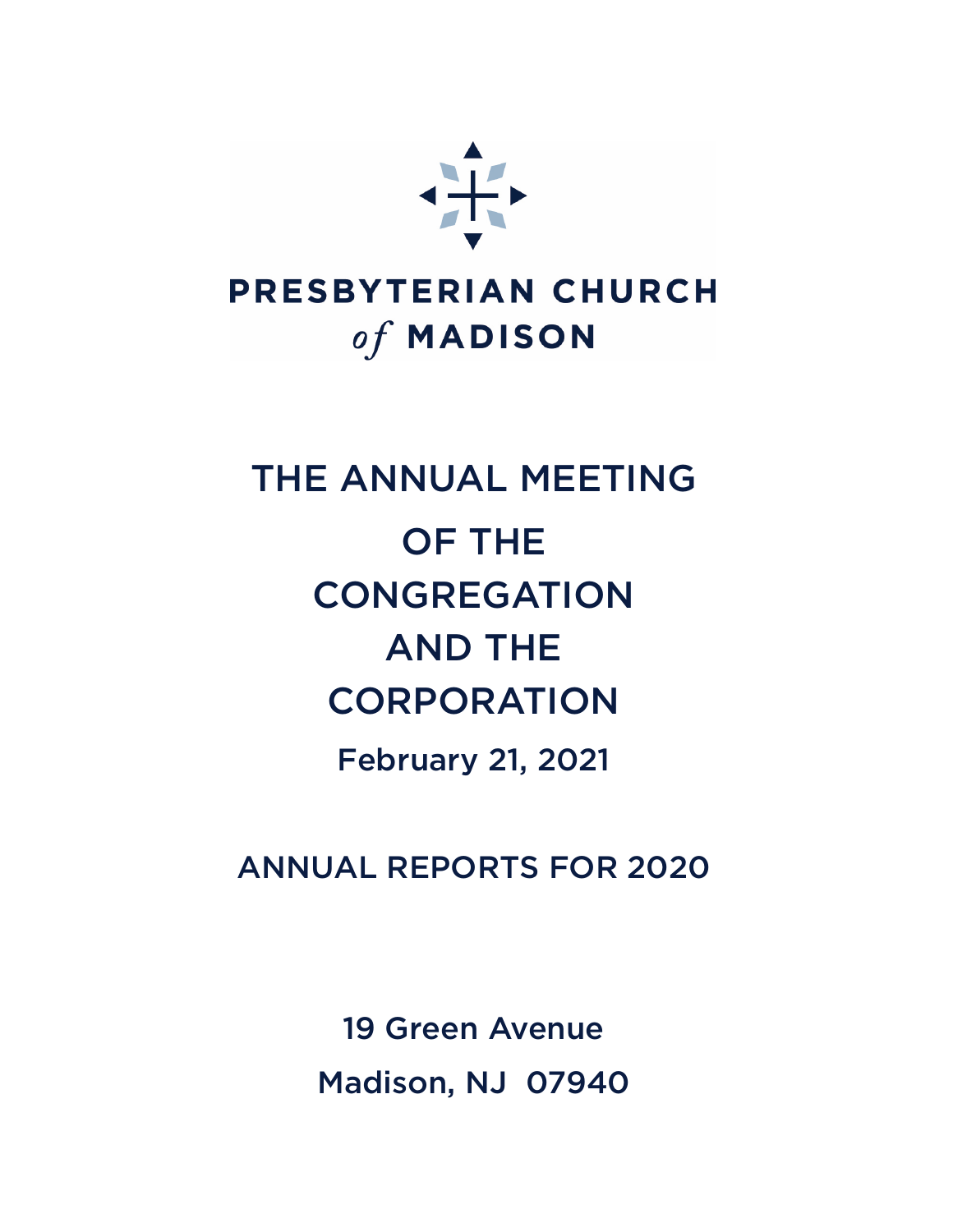#### TABLE OF CONTENTS

| The Docket                                 | Page 1 |
|--------------------------------------------|--------|
| The 2020 Annual Reports of:                |        |
| Clerk of Session                           | Page 2 |
| Nominating Committee                       | Page 2 |
| Report of the Pastor                       | Page 3 |
| Community Outreach and Congregational Life | Page 4 |
| <b>Family Ministries</b>                   | Page 5 |
| Treasurer, Finance, and Stewardship        | Page 5 |
| Worship                                    | Page 7 |
| <b>Mission Team</b>                        | Page 7 |
| Properties                                 | Page 8 |
| Personnel                                  | Page 9 |
|                                            |        |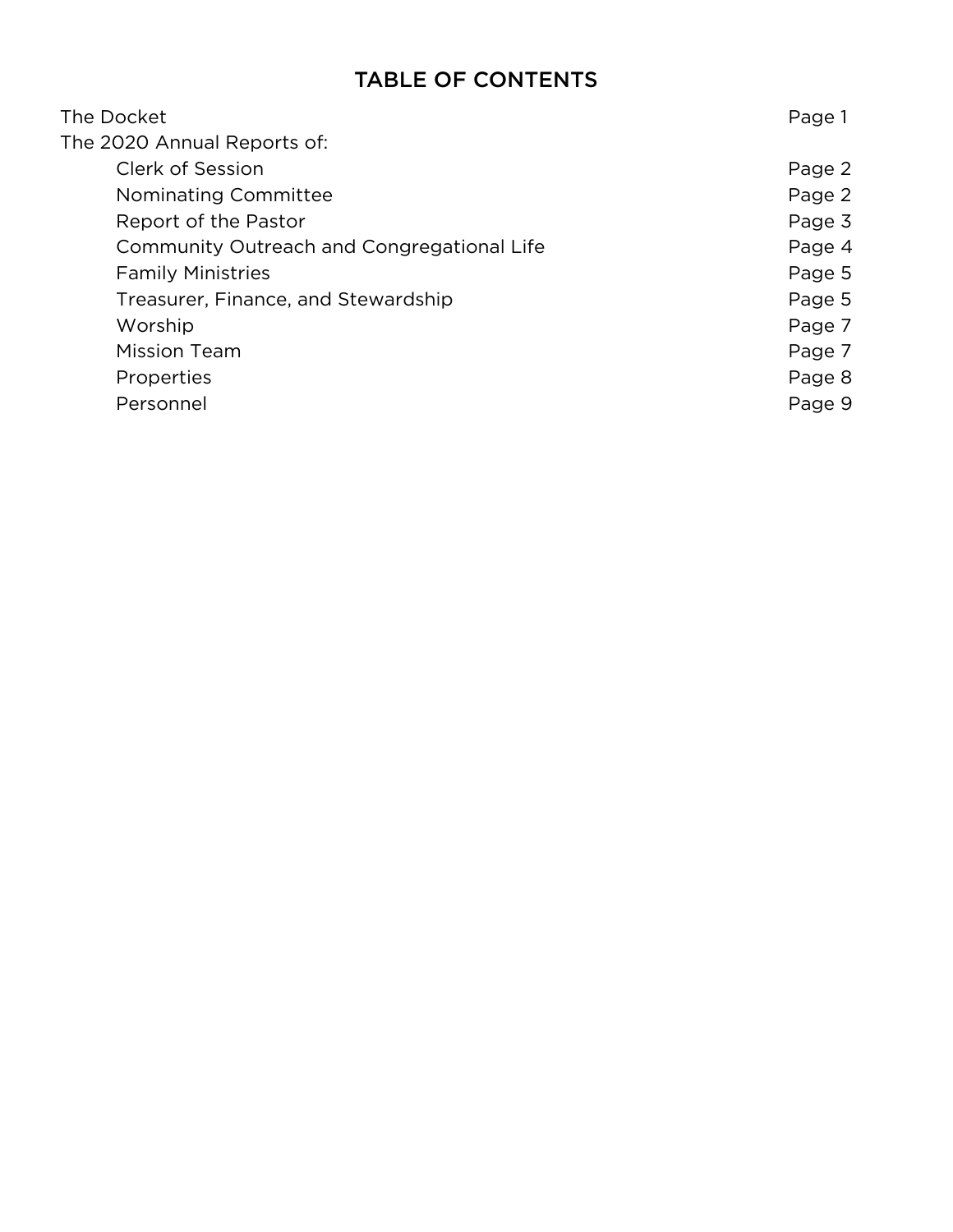### The Docket of the Annual Meeting of the Congregation of The Presbyterian Church of Madison Sunday, February 21, 2021

| <b>OPENING PRAYER</b>                                                                                                                                                                                        | Rev. Jacqui Van Vliet |
|--------------------------------------------------------------------------------------------------------------------------------------------------------------------------------------------------------------|-----------------------|
| CONGREGATIONAL MEETING<br>Recognition of a Quorum<br>Call of the Meeting<br><b>Electronic Meetings Policy</b>                                                                                                | Rev. Jacqui Van Vliet |
| <b>REPORT OF THE CLERK</b><br><b>Report and Memorial Roll Call</b>                                                                                                                                           | Rebecca A. Moody      |
| REPORT OF THE NOMINATING COMMITTEE<br><b>Election of Elders</b><br>Election of 2021 Nominating Committee                                                                                                     | <b>Brian Peterson</b> |
| REPORT OF THE PASTOR                                                                                                                                                                                         | Rev. Jacqui Van Vliet |
| <b>SESSION COMMITTEE REPORTS</b><br>Community Outreach and Congregational Life<br>Treasurer, Finance, and Stewardship<br><b>Audit Committee</b><br>Worship<br><b>Mission Team</b><br>Properties<br>Personnel |                       |

ADJOURN WITH PRAYER Rev. Jacqui Van Vliet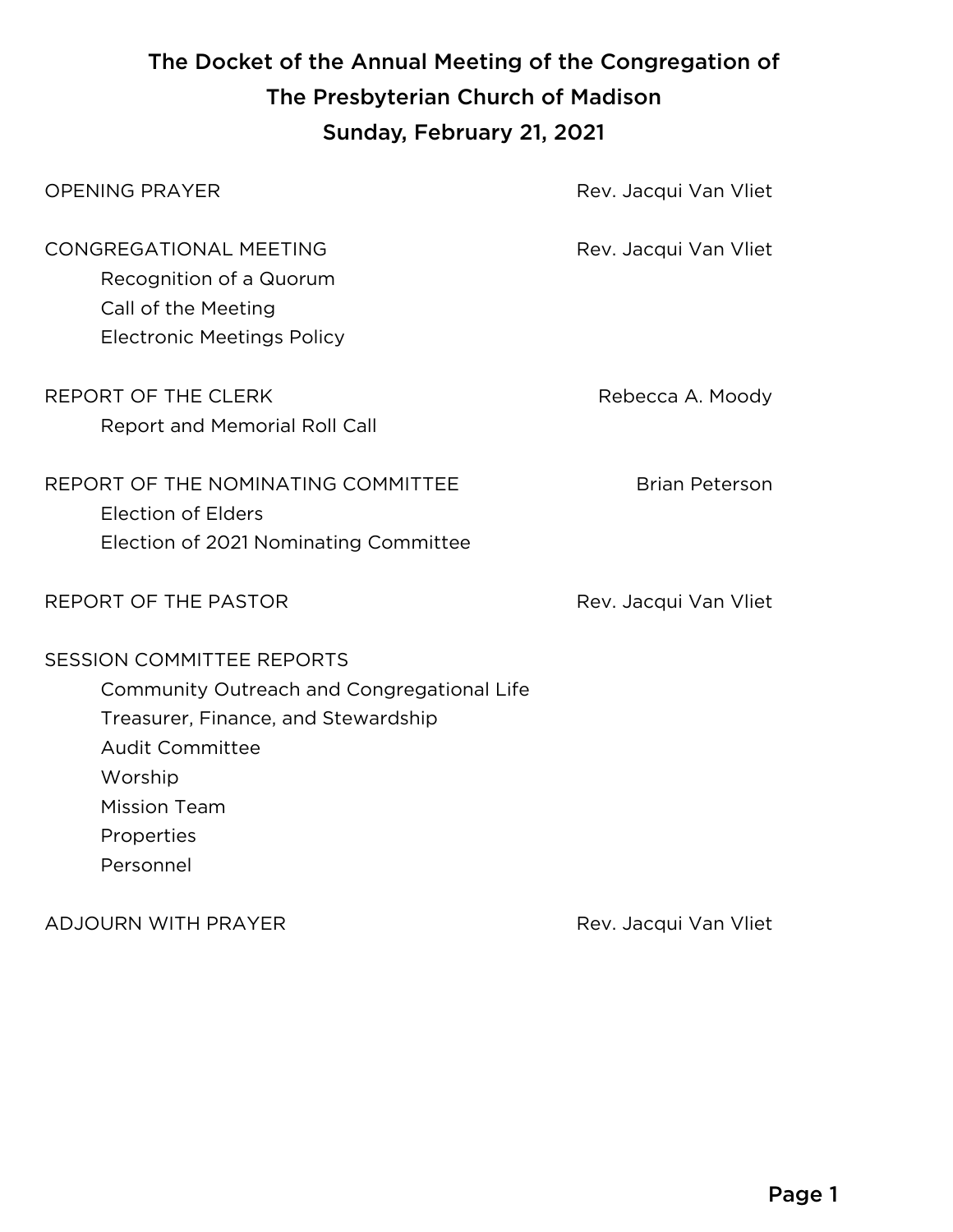#### Report of the Clerk

 A draft copy of the annual meeting minutes will be made available in the Church Office and any requests for additions, corrections or amendments to the draft minutes should be given to the Clerk before the next meeting of Session.

Changes in membership during the calendar year 2020 are as follows:

| Active Members, December 31, 2019            |                  |              |
|----------------------------------------------|------------------|--------------|
| Members Received by Confession/Reaffirmation | $\bigcirc$       |              |
| Members Received by Transfer                 | $\left( \right)$ |              |
| <b>Total Additions</b>                       |                  | $+$ $\Omega$ |
| Removals from Roll/Transfers                 | $\left( \right)$ |              |
| Deaths                                       | 5                |              |
| <b>Total Losses</b>                          |                  | - 5          |
| Active Members, December 31, 2020            |                  | 166          |

Memorial Roll Call: The passing of five church members was reported in 2020: Nancy Leupold (1/26/20), Martha Bardin (2/20), Richard Holden (4/15/20), Donn Russell (8/1/20), and Andrew Moody (11/11/20).

 Special thanks to Cathy Baillie for her invaluable assistance with all aspects of maintaining the church records throughout the year.

Respectfully submitted,

Rebecca A. Moody

Clerk of Session/Secretary to the Board of Trustees

#### Report of the Nominating Committee

 The Nominating Committee is responsible for reviewing the needs of the congregation and selecting from our active membership those people we feel have the suitable gifts to serve as Elder. As PCM continues to transform lives, families strengthened, and our community renewed through our intentional relationship with Jesus Christ, we're committed to electing the best leadership of the congregation to Session.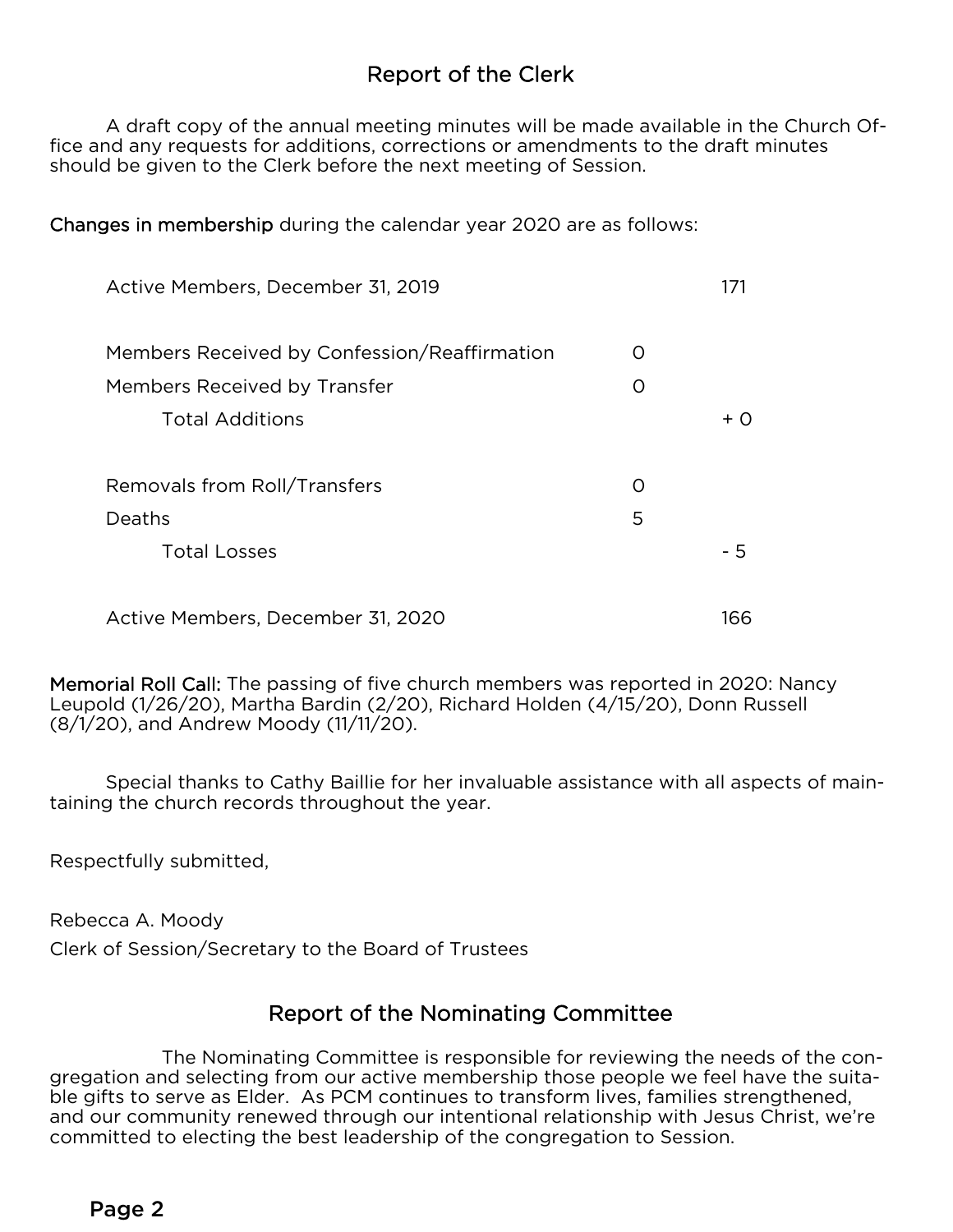The nominating committee is represented by Cooky Dowling, Cheryl Bolton, Yorgi Vlamis, Gar Burwell, Becky Moody, Brian Peterson, and Jacqui Van Vliet

The Session elects the treasurer and the audit committee, updating the nominating committee accordingly. The auditors are Becky Moody, John Schank, Gar Burwell, and Ted Trowbridge. Jim Burnet has offered to serve as PCM's treasurer.

We thank Suzanne Flynn, Sara Burnet, and Becky Moody for their service to PCM as Elders as they rotate off Session. Suzanne and Sara look forward to continued roles on key committees. Becky Moody will continue to serve PCM as Clerk of Session, not as an elder for 2021.

Elder Class of 2023 Jennifer Groller Corinne Bowen

We welcome the new Elders for their commitment to PCM and their Lord Jesus Christ. In addition, the legacy deacon committee is being reorganized with Session and Sara Burnet's leadership to a Congregational and Community Care Committee. This committee will work closely with Session to provide care to PCM members and our surrounding community.

Please contact me or others on the Nominating committee to see how you can serve your church, community, and the Lord.

Respectfully submitted, Brian Peterson, Chair

#### Report of the Pastor

 You don't need me to tell you that much has happened in the life of the Presbyterian Church of Madison over the last year of 2020.

 There was a change in pastors, beginning with your need and desire to heal and move beyond the painful conclusion of your last pastorate in March. Two interim bridge pastors immediately followed: The Rev. Ed. Halldorson in March/April and The Rev. Bronc Radak in May/June. On July 1, the Session, upon the recommendation of the Interim Pastor Search Committee, called me to begin a new relationship with the congregation as a covenant supply pastor.

 In mid-March you immediately went into the state-mandated order to shelter-inplace and have transitioned over time to a variety of worship styles and venues, all physically distanced, even during the sacred holidays of Easter and Christmas: online, taped from home only, online taped, from home, Webb Chapel and the sanctuary, in-person outdoors, in-person indoors, and returning in mid-November to online only, taped from home and the sanctuary.

 There were many in-person gatherings of family, friends, and the larger community that were lost, normal milestones that bless our lives and those we mark in remembrance: anniversaries, birthdays, baptisms, Bottle Hill Day, confirmation, fellowship coffee hours, graduations, vacations, weddings, funerals and memorials.

 This long pandemic season has seen an unthinkable number of lives lost in death to the coronavirus, deep political divisions, the ongoing trauma of racism, rising unemployment and food insecurity. You have endured and persevered when life has been overwhelming. Yet, through it all, we can proclaim God is faithful.

 And I marvel at your faithfulness as well. I have seen how our church has continued to heal, love and serve through compassionate faith and a network of caregiving that reaches out and continues to look for ways to be community. As Christians, as sisters and brothers in faith, friends, neighbors, co-workers, and family, you have shown what trust in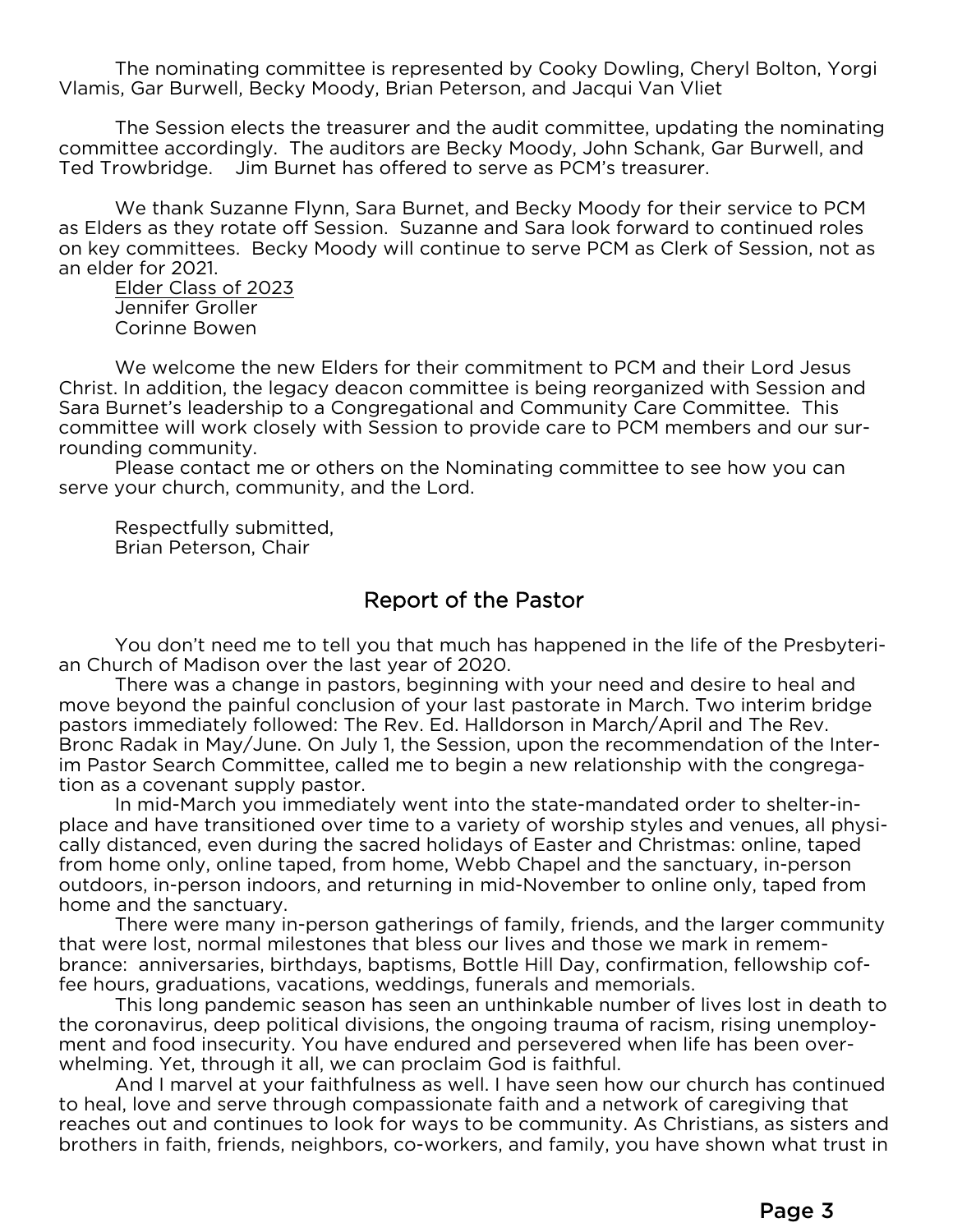God looks like—you have stepped into a time that is paved with anxiety, fatigue and uncertainty and continued to walk in the light of God.

 With God's grace and your faithfulness, we have accomplished much. As a church, we have continued to meet the needs of the community, here and beyond Madison. We continue to be church as we gather together, wherever we are, for online worship every Sunday, to praise and give thanks to God. And we continue to be community together, wherever we are, online through bible studies, community fellowship opportunities, groups, and Sunday School.

 As we continue to walk in the light of God in this new year of 2021, imagining what lies ahead, we will ask questions such as *What is God up to?* and *What is the future God* has planned for us? Whatever we begin to discover, God is at the center. Our mission and work will be to stay open to what the Spirit of God is creating and placing in our path.

 I am grateful for the privilege of being your pastor. I look forward to continuing to get to know you, and share ministry with you, as we learn and grow and experience grace in new and wonderful ways together.

 May God continue to lead us in finding ways to help one another and others who may join us in the days ahead discover life with God in all its fullness, for the good of this community and for the world.

In faith, Jacqui

#### Report of Community Outreach and Congregational Life

 The Community Outreach and Congregational Life Committee mission is to help fulfill the values of our Church: to create a Community Positive environment for members, visitors and our neighbors through fellowship opportunities and membership growth. In 2020 the committee activities were much different than in past years due to COVID-19.

- Organized and scheduled Greeters for every Sunday morning worship experience. Additionally, all Greeter guidelines were updated to aid individuals with their Greeter responsibilities.
- Members of the committee are training to interact with the Ekklesia360 software tool. This tool is PCM's website management system. Modifications are in process to update content, calendars, and photos.
- Many PCM members and friends performed community outreach during COVID -19. These outreaches let our members know we are thinking of them and that our prayers are with them.
- Delivered palm branches, well wishes, and prayers to members doorsteps.
- Delivered Poinsettias to our senior members for Christmas.
- Delivered advent packages from Camp Johnsonburg to all church families with children.
- Held virtual Wine and Cheese gatherings.
- Held virtual social coffeehouse gatherings.

Respectfully submitted, Suzanne Flynn, Chair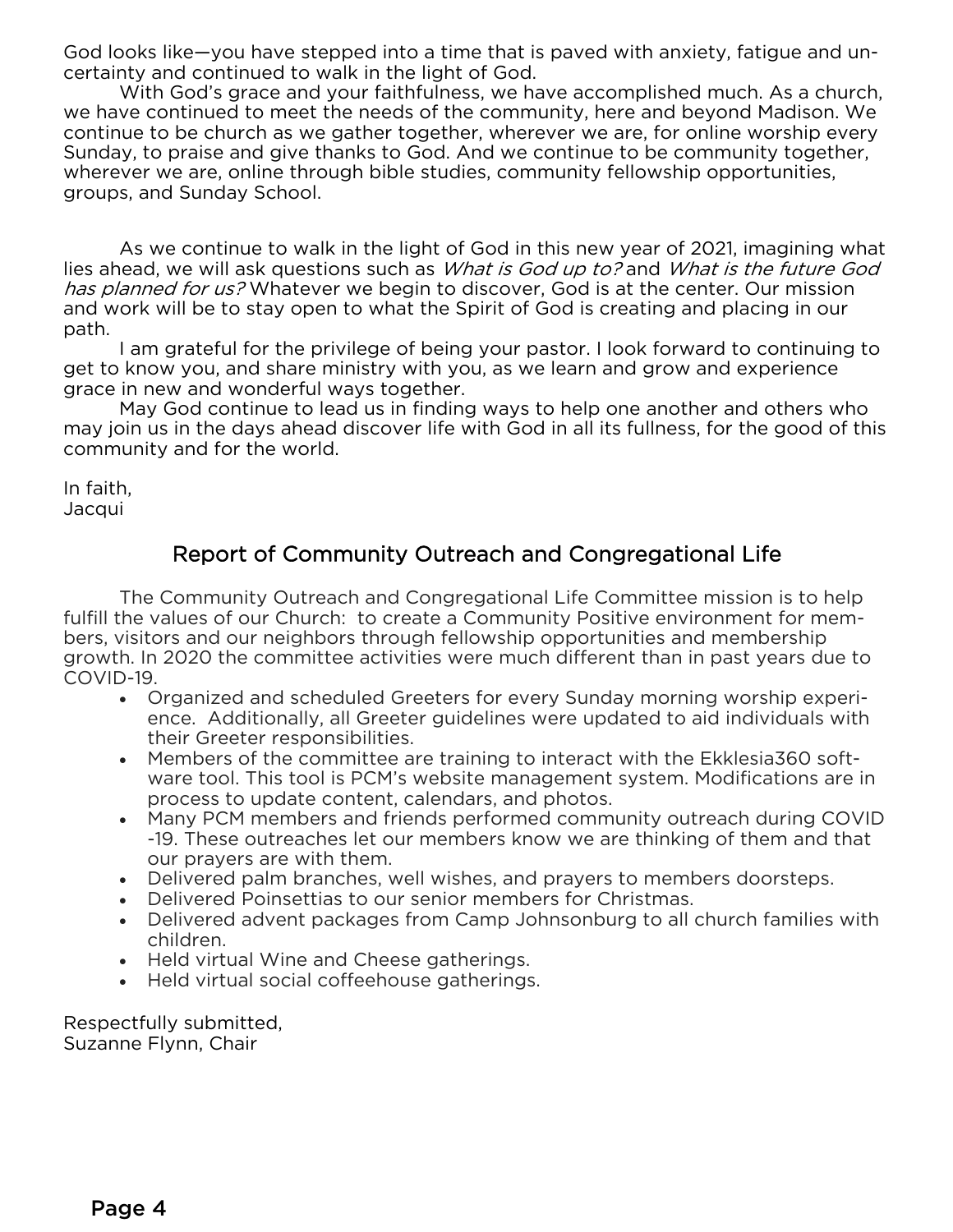#### Report of Family Ministries

The Family Ministries Committee is dedicated to providing an enriched, fun, and nurturing learning environment in which all children, youth, and adults can grow in their Christian faith, love, and service. These goals are met by providing Church School for our children, youth group, adult education classes, fellowship activities, outreach, and participation in church service projects.

 We were able to start 2020 with in person Church School, however, Covid-19 abruptly made that impossible. We were able to pivot instantly to online Church School by the end of March. The online platform has evolved and adapted to give the opportunity for families who were not always able to make it on Sunday morning the ability to participate in youth and family ministries.

 During the summer, the youth of the Church designed signs that were displayed front and center on the Church lawn. The signs were featured in the Madison Eagle and were the most popular social media posts we have ever had.

 Our Christmas tradition was able to continue in a modified fashion. With the hard work of Michael Callahan, who set up the Nativity Scene solo, delivered costumes and edited videos in collaboration with Anna D'Achille, our family and friends were able to enjoy the Christmas pageant in 2020. Families could choose between filming alone in the sanctuary or filming their part at home. The final cut was Oscar worthy and the highest viewed video on the PCM YouTube channel. Noteworthy too is that even under these irregular circumstances, participation increased slightly from 2019.

 While 2020 was not the year we expected it to be, we were able to make the best of it. The Family Ministries Committees looks forward to a new year of exciting family and youth activities. Respectfully submitted, Melissa Dewhurst, Chair

#### Report of the Treasurer, Finance Committee, and Stewardship Campaign

 The pandemic and staff changes caused financial uncertainty this year, but the staff and Session worked hard to met these challenges head on. Our collective goals for 2020 were financial sustainability and good stewardship. Great strides were made in those areas. Spending came in \$55,167 under budget and that included a \$49,500 unexpected cost to replace the Webb Chapel boiler as well as having Pastor Jacqui on payroll while concurrently paying Pastor Scott his severance package.

 The church received a PPP forgivable loan of \$50,299 which allowed us to keep all staff on the payroll. We will finalize the paperwork to make the loan forgivable in 2021. We also received \$8,026 in relief from our payments to the Presbyterian Board of Pensions which was a welcome cost savings.

 Revenues were off significantly in 2020 partially due to the pandemic and not holding in-person worship services. Also, a significant one time contribution that was budgeted as a pledge did not materialize. As such, the pledge and revenue numbers for 2020 were significantly below the amounts originally budgeted.

#### 2021 Stewardship Campaign "Living, Giving, Caring and Sharing"

We are very happy to report that the 2021 Stewardship Campaign exceeded expectations with 33 families pledging and pledged amounts for 2021 greater than the actual pledges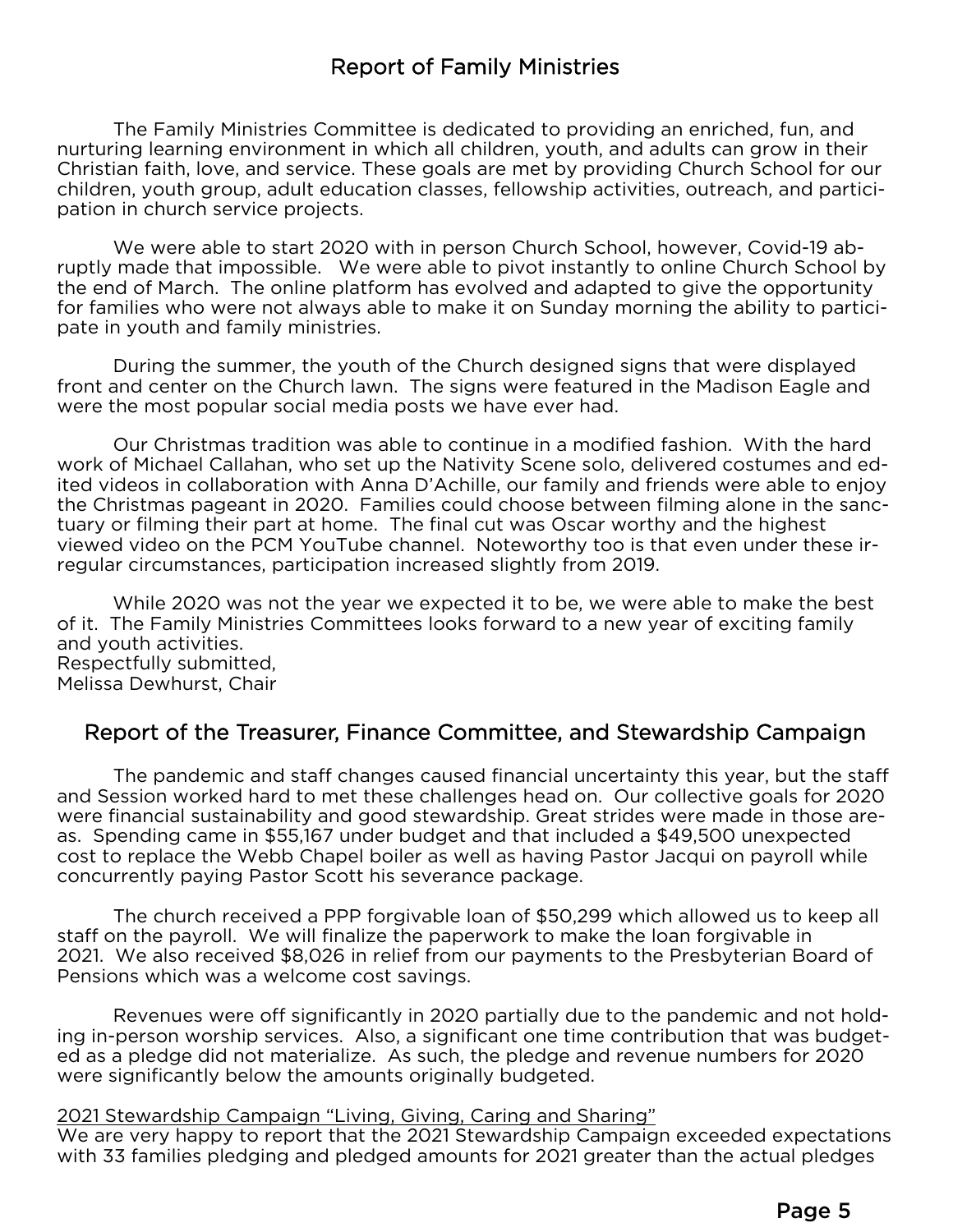received in 2020. Four new families pledged in 2021. Twelve of the 33 families kept their same pledge, which is noteworthy given the financial strain of the pandemic. Even more impressive is that sixteen families increased their pledge in 2021 including some increases of 50%, 100%, and even 200%. We would like to thank all our members for their tremendous generosity.

#### Endowment, Bank Balances and Future Large Bequests

The church has a regular checking account, an endowment account, and a cemetery endowment fund. We are happy to report that the total balances of all three accounts have increased year over year by \$171,643. It is important to note that the \$98,000 mortgage to Pastor Scott was paid and redeposited into the Endowment. The balances on the church accounts were as follows:

|                         | Balances 1/1/2020 | Balances 12/31/2020 |
|-------------------------|-------------------|---------------------|
| Checking Account        | \$60,877.80       | \$34,573.13         |
| <b>Church Endowment</b> | \$2,033,350.95    | \$2,115,210.45      |
| Cemetery Endowment      | \$511,260.86      | \$627,349.23        |
| <b>TOTAL</b>            | \$2,605,489.61    | \$2,777,132.81      |

#### Total Value of the Church Endowment Portfolio in Millions, 2015 - 2020



#### 2021 Budget

 The theme of sustainability and good stewardship will continue in 2021. Pastor Jacqui led by example and suggested a 0% increase in compensation for all staff, including herself. With the help of the staff and Session, 2021 budgeted appropriations have been reduced from \$580,043 to \$468,131. That is a reduction of almost \$112,000 or 20%. This more realistic budget will help us on our path to sustainability. We anticipate drawing down a maximum of \$141,131 from the Church Endowment (6.6% of the Dec 31 balance) with that amount being less if we can keep expenses under budget. Our hope is to create a multi-year capital plan in the coming years and establish a policy of drawing down no more than 5% of the endowment balance.

 I spoke for a few minutes about stewardship during one of our outdoor worship services and I mentioned the following. Our church was founded in 1747. It is the oldest organization in Madison. In fact, we were here before there even was a town. Our church served the community and General Washington's troops during the smallpox outbreak of 1777, and we served our community during the Spanish Flu outbreak of 1918. We have served our congregation through feast, famine, good times, bad times, and now a pandemic. By the grace of God, we will survive this, and our church will be here faithfully serving the community for another 200 years.

Faithfully Submitted, James E. Burnet, IV

#### Page 6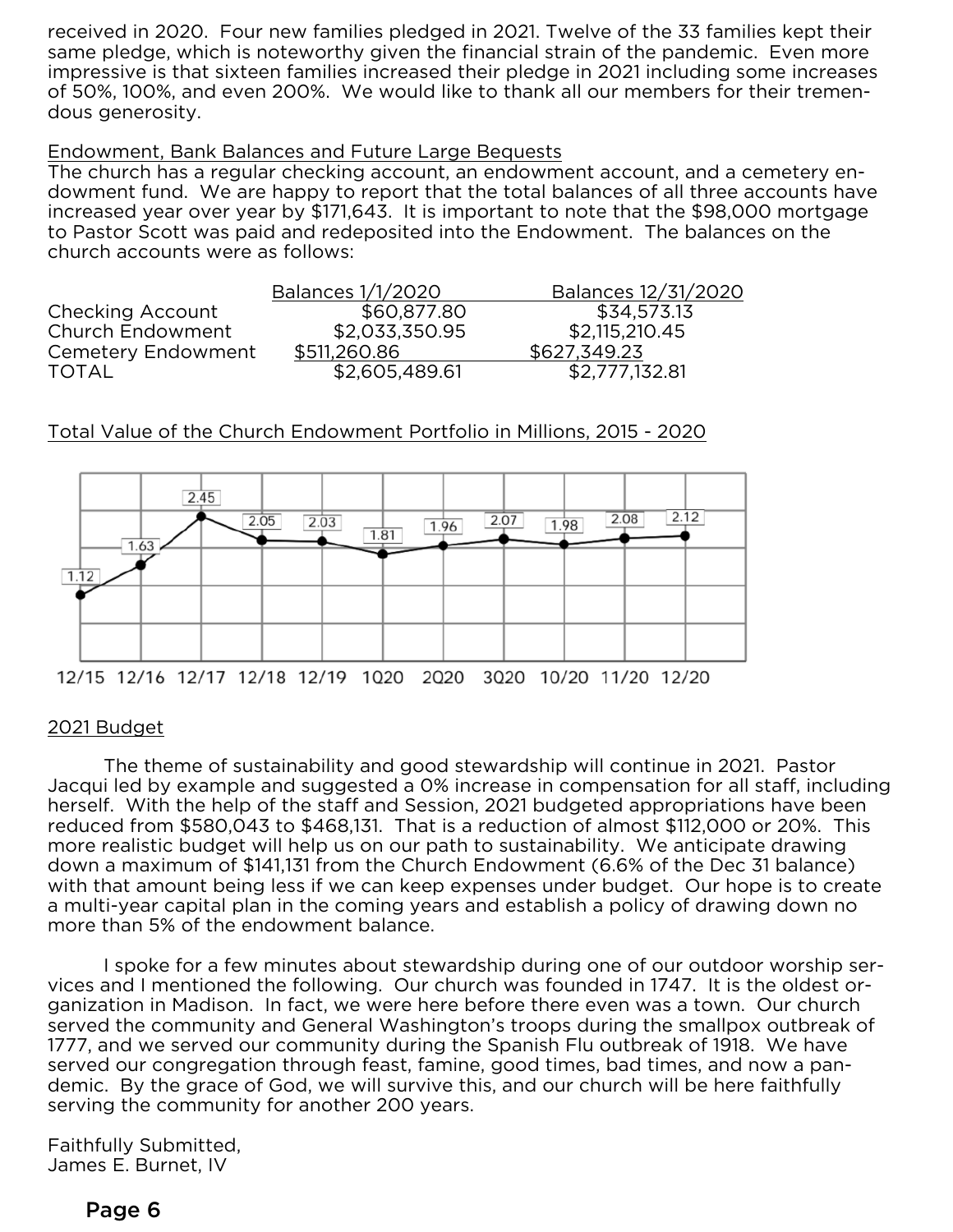Our Lord teaches us to keep the faith, and the year 2020 certainly challenged our Church to do this in new, hopeful, inspired ways.

 In the first half of 2020, we welcomed two pulpit supply pastors to our congregation, Rev. Ed Halldorson and Rev. Bronc Radak, who both creatively and lovingly lead us through a most difficult time of grief resulting from continued upheaval and a pandemic. Together with the Worship team, we met biweekly and developed the foundation for spiritually meaningful, high-quality online worship and saw PCM's debut on YouTube.

 In the second half of 2020 and together with our new pastor, Rev. Jacqui Van Vliet, the Worship Team met monthly and continued implementing new ideas to enhance online worship, including monthly communion "supply your own elements," special music, and family involvement.

 Returning to in-person worship as soon as it was safe and within New Jersey State guidelines was always a priority. We did so outdoors in the fall and on Christmas Eve, and being together in person during this time was special and truly uplifting.

 Worship is the heart of our church, and each of you who raise your voice at worship makes it beat! With gratitude to you and each Worship Team member -- thank you! The Presbyterian Church of Madison is STRONGER because we keep the faith.

Respectfully submitted,

Kathleen Underwood

#### Report of the Mission Team

 In 2020, the Mission Team did its best to remain active within the community during the past year as we lived with Covid-19. We continued to support organizations that we have built a relationship with and we created some new projects:

**Interfaith Food Pantry** –Each week we collected food donations following a "food-of-the month" theme and delivered them to the pantry. The Madison letter carriers "Stamp Out Hunger" food drive for the pantry which we always support was unfortunately cancelled. We held a Thanksgiving specific food drive in November. Our annual White Offering of diapers and formula was all donated to the IFP.

**Homeless Solutions** –Six times during the year a team of volunteers planned and prepared dinner for men, women and children living at the main shelter. Volunteers were limited to three due to Covid.

**Nourish New Jersey**- We continue to support Nourish.NJ but due to Covid, no volunteers have been allowed since March. We will begin sending teams again as soon as allowed. We held **Socktober** in October and collected over 90 pairs of socks which were then delivered to Nourish.NJ to distribute to their guests.

**Madison Eagle Christmas Fund** –Members of the congregation donated money for the purchase of gift cards families selected by the Fund organizers.

**RAMP** –The quarter collection tube was continually filled during the year. All money collected is sent to RAMP which is dedicated to supporting Middle-Eastern refugees who have been brought to Morris County.

**Madison School Supply Fundraiser-** In late August, we partnered with Grace Church and residents to collect and distribute school supplies for needy Madison Students.

**College Care Packages**: Church members adopted college students from our church family and sent a care package in October.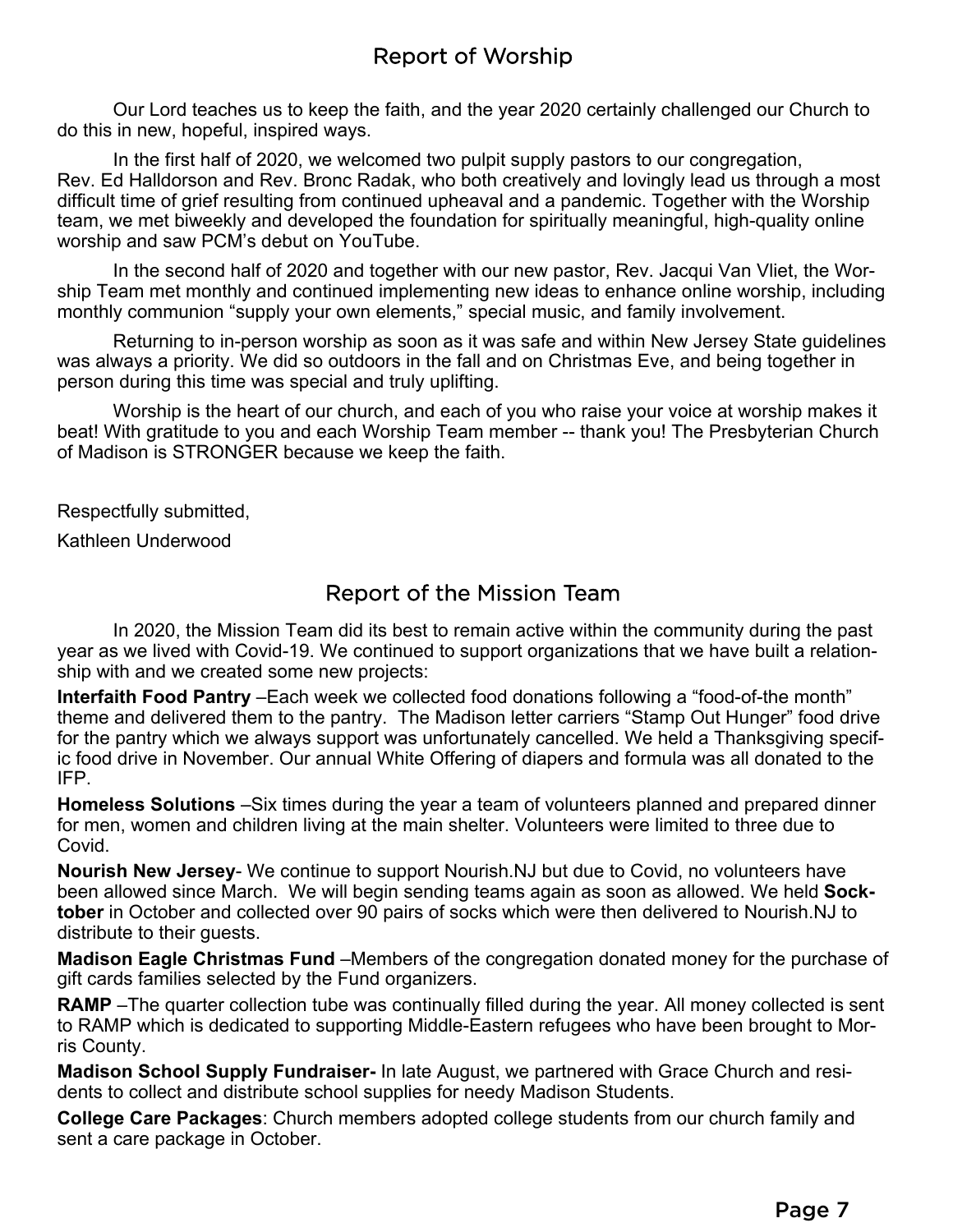*Financial contributions were made to the following organizations:* 

Newton Presbytery -\$3,500, Interfaith Food Pantry of Morris County -\$2,000, Missionary in Uganda - \$600, Presbyterian Missionaries in Peru -\$600, Market Street Mission (Morristown) -\$350, Presbyterian Missionaries in Hong Kong -\$300, Rotary End Hunger 3.6 -\$500, Fourth World Movement (in support of Charles Courtney) -\$200, Madison Eagle Christmas Fund -\$300, Family Promise- \$150.00, Covenant House (in support of David DePaul) -\$150, JAG Fund (in support of Bob and Martha Baisch) -\$100, St. Baldrick's (in support of Eric Selquist) -\$250, Paws for Cause (in support of Cathy Baillie)- \$150, Madison-Chatham Adult School ESL Program -\$150, Homeless Solutions- \$150, Nourish.NJ- \$400, Market Street Mission- \$200, Harmonium- \$250 (in memory of Andy Moody), Madison Ambulance Corp-\$250, .

*In keeping with our value of Presbyterian Roots, we received the four special offerings of the Presbyterian Mission Agency:* 

One Great Hour of Sharing

Pentecost Offering

Peace and Global Witness Offering

Christmas Joy Offering

Sincere thanks to all who participated during this most unusual and difficult year. New ideas and new participants are always welcome.

Respectfully submitted,

Sara Burnet, Chair

#### Report of Properties

 The Properties Team works closely with staff to identify issues related to the buildings and grounds of our church. Our sexton, Carmine Palumbo, Jr., continues to be a great "handyman" and has helped with many minor fixes and up-grades throughout the sanctuary, Parish House, and Webb Chapel. Our Office Assistant, Cathy Baillie, continues to identify multiple contractors for larger bids, so comparative bids can be assembled, and she manages the many recurring contract services that are used at our church, particularly lawn maintenance, snow-plowing, and cleaning services.

 Our major project in 2020 was to completely replace our Boiler system serving the vast majority of the building. The expense was north of \$50k but has set us up nicely along with our tenants for future warmth. Fellowship Hall and the Parlor are our main public spaces often occupied by community groups and local service clubs. We continue to be a community hub!

 At this writing, all of our commercial kitchen space is fully leased out by 2 local entrepreneurs. Will Gonzalez of Artisanal Taste and Allison Slater of Lunchbox. Daddy Matty's BBQ and catering is no longer a tenant. We continue to try to maximize revenue in our available Parish House spaces. Spotlight Kids and Tom Sellwood Studios, two performing arts studios, coexist and run their clinics, camps, and lessons out of the old Confirmation Classroom, Webb Chapel, and Fellowship Hall There businesses obviously have been greatly impacted by Covid and we worked to help lessen their rental costs. We hope everyone comes out stronger on the other end of this pandemic come the spring/ summer.

 Our partnership with Boxcar, the parking app, continues but has been reduced to basically zero with Covid. Boxcar continues to run buses into Manhattan from the town hall but occupancy is anemic. We hope the Fall looks vastly different.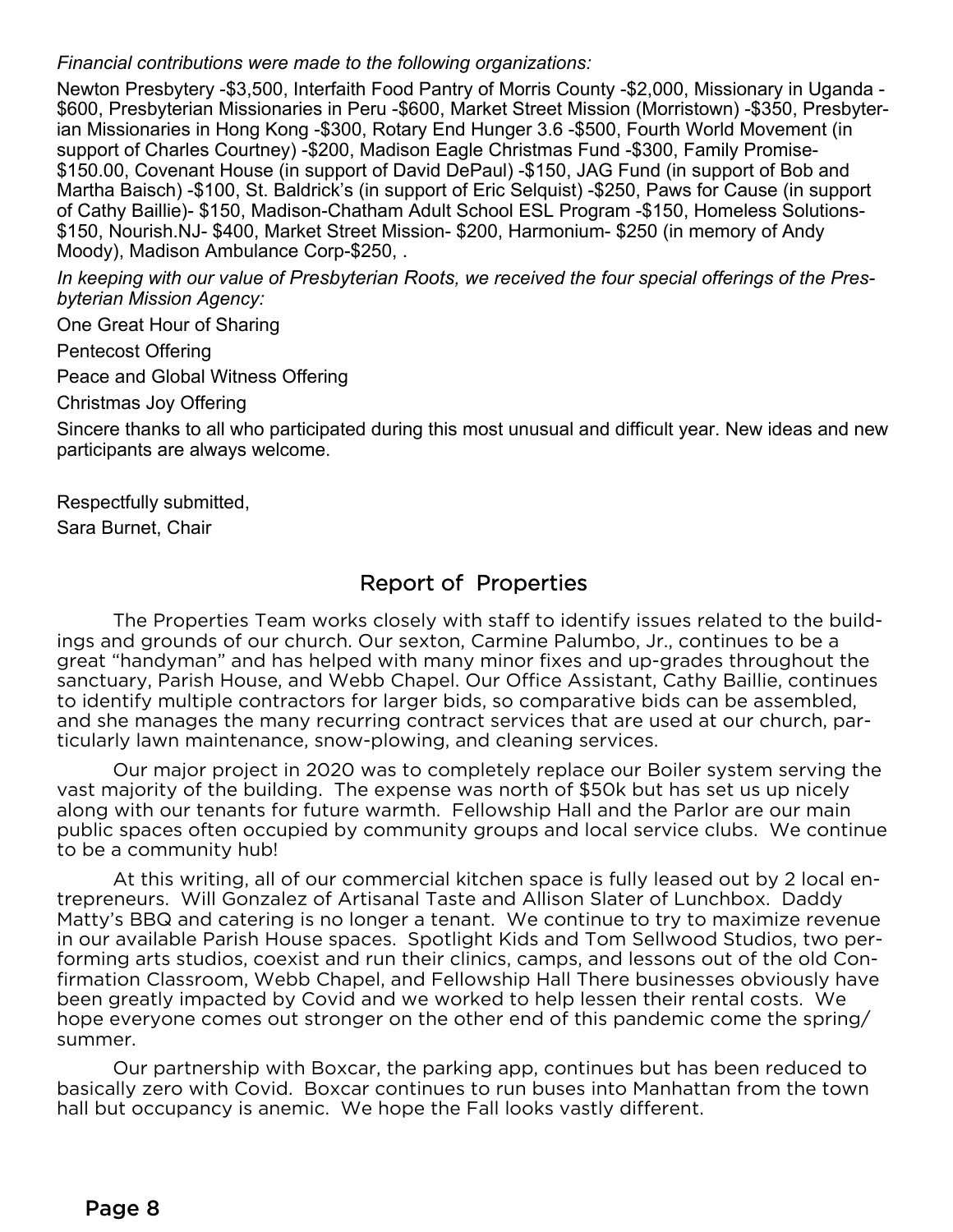Finally, we ended up repairing roofing areas on the Parish House and Sanctuary. They were relatively minor fixes cost wise but continue to pray bigger issues dont come down the road. We are earnestly working to keep building maintenance expenses as low as possible even as we try to increase revenue efficiencies

Respectfully Submitted,

Bob Baisch, Chair

#### Report of Personnel

The Personnel Committee is responsible for PCM personnel needs and staffing.

The Personnel Committee members are Jim Burnet, Suzanne Flynn, Brian Peterson, and Jacqui Van Vliet (Pastor and Head of Staff).

The Rev. Scott Foster's pastoral relationship with the congregation ended April 1, 2020. PCM's need to heal and move on from this change was led by Session, in conversation with our committee and the Presbytery of Newton, to select an Interim Pastor Nominating Committee. During this time, we had two bridge pastors to serve from April through the selection of a new pastor. We were grateful for the faithful work and ministry of The Rev. Ed Halldorson and the Rev. Bronc Radak during this challenging time.

At its June meeting the Session, on the recommendation of the Interim Pastor Search Committee, approved the hiring of The Rev. Jacqui Van Vliet as Covenant Supply Pastor beginning July 1.

The committee and head of staff, Pastor Jacqui Van Vliet, spent considerable time to work through the challenges of the pandemic fostering a safe and rewarding work experience for the staff.

The PCM Personnel committee is thankful and grateful for such a dedicated PCM staff during these challenging times. In addition, the personnel committee would like to thank both PCM Session, Pastor Nominating Committee, and others in the congregation that banded together to support PCMs ministries during a pastoral change and pandemic.

Our focus in 2021 is to continue to provide support and work together to provide our congregation the spiritual nourishment and bond as beacon of light in Madison and the surrounding communities.

It is important to note that our personnel costs are supported by our level of pledging and offerings.

On behalf of the Personnel Committee, Session, and our congregation----thank you to our staff for their commitment, dedication, and hard work to provide us the most meaningful worship and spiritual development. Not to mention, all the tasks/duties to manage and run the church building and programs.

Respectfully Submitted,

Brian Peterson, Chair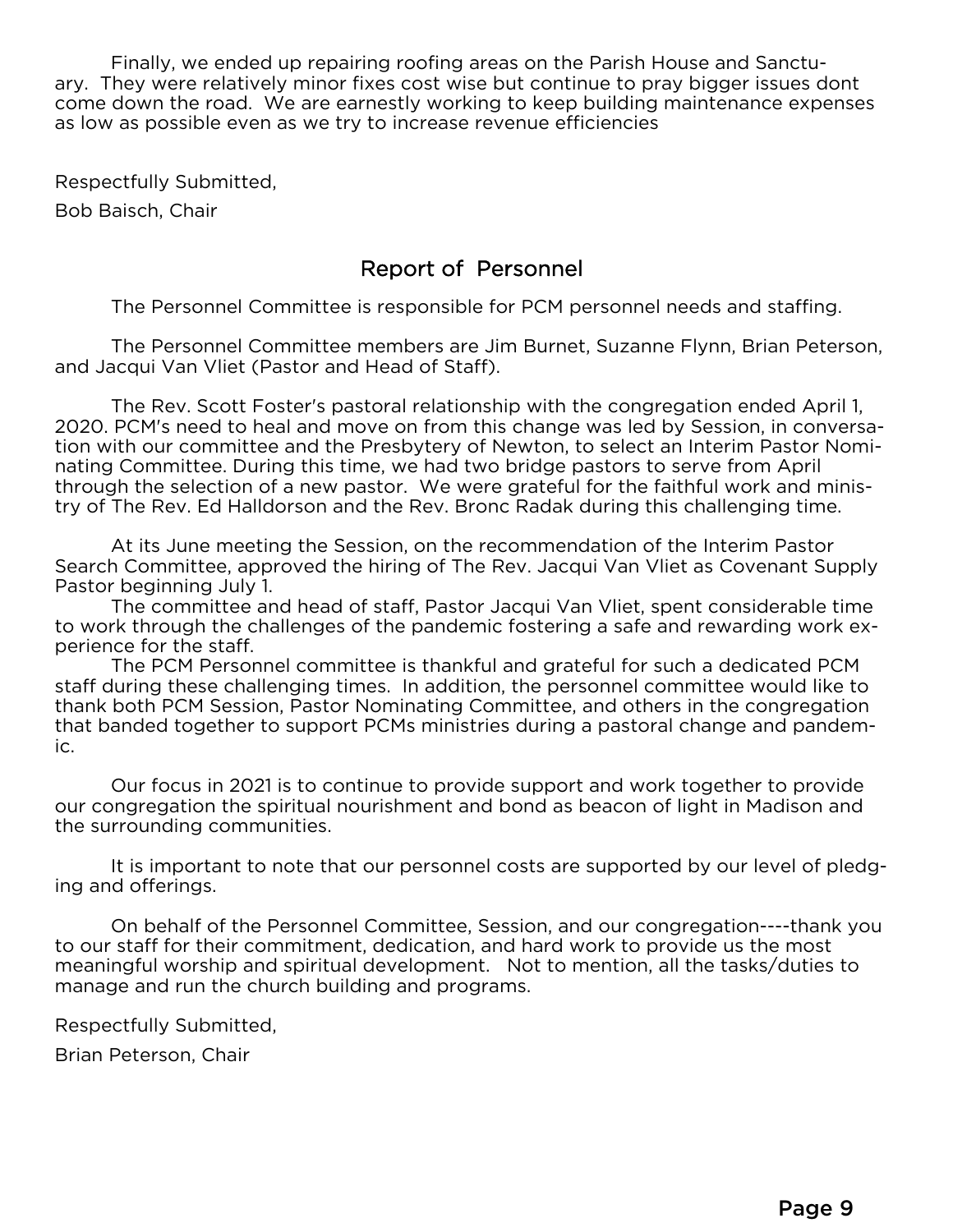|        | <b>SUMMARY REPORTS</b>                   |             |             |             | Original   |                                  |
|--------|------------------------------------------|-------------|-------------|-------------|------------|----------------------------------|
|        |                                          | Actual 2019 | Budget 2019 | Actual 2020 |            | <b>Budget 2020   Budget 2021</b> |
| Income |                                          |             |             |             |            |                                  |
|        | 10-4050 · Contributions                  |             |             |             |            |                                  |
|        | 10-4100 · Designated Giving              | 31,926.20   | 0.00        | 1,339.00    | 0.00       | 0.00                             |
|        | 10-4110 · Plate Collection               | 24,046.00   | 17,500.00   | 2,086.00    | 20,000.00  | 5,000.00                         |
|        | 10-4120 · Pledges Income                 | 218,237.00  | 244,000.00  | 181,446.00  | 280,000.00 | 200,000.00                       |
|        | 10-4152 · Special Offering               | 6,881.00    | 17,225.00   | 1,832.00    | 0.00       | 0.00                             |
|        | Total 10-4050 · Contributions            | 281,090.20  | 278,725.00  | 186,703.00  | 300,000.00 | 205,000.00                       |
|        | 10-4158 · Crisis Fund Donation           | 2,500.00    |             |             | 0.00       |                                  |
|        | 10-4210 · Transfer From Endowment        | 251,000.00  | 298,000.00  | 195,000.00  | 148,133.00 | 141,131.00                       |
|        | 10-4510 · Use Of Facilities              | 127,179.68  | 84,000.00   | 108,802.00  | 130,000.00 | 120,000.00                       |
|        | 10-4520 · Cemetery Management Fee        | 2,000.00    | 2,000.00    |             | 2,000.00   | 2,000.00                         |
|        | 10-4530 · Other Income (PPP)             | 1,607.00    | 900.00      | 4,840.00    | 0.00       |                                  |
|        | <b>Total Income</b>                      | 665,376.88  | 663,625.00  | 495,345.00  | 580,133.00 | 468,131.00                       |
|        |                                          |             |             |             |            |                                  |
|        | Expenses                                 |             |             |             |            |                                  |
|        |                                          |             |             |             |            |                                  |
|        | 10-5100 · Minister Expenses              |             |             |             |            |                                  |
|        | 10-5110 · Salary Minister                | 69,859.92   | 69,860.00   | 52,394.94   | 69,860.00  |                                  |
|        | 10-5111 $\cdot$ Housing                  | 45,319.92   | 45,320.00   | 35,239.94   | 45,320.00  |                                  |
|        | 10-5112 · Utilities                      | 4,697.02    | 7,000.00    | 4,866.97    | 7,000.00   |                                  |
|        | 10-5113 · Mileage Expenses               | 860.22      | 1,000.00    | 1,028.47    | 1,000.00   |                                  |
|        | 10-5114 · Pension & Health Ins           | 47,017.26   | 47,123.00   | 40,225.34   | 47,016.00  |                                  |
|        | $10-5115 \cdot$ Study                    | 11,178.36   | 4,000.00    |             | 4,000.00   |                                  |
|        | 10-5116 · Business Expense               | 1,474.13    | 1,900.00    | 1,049.21    | 1,900.00   |                                  |
|        | 10-5117 · SECA-Fed S/E Contribution      | 19,296.96   | 19,297.00   | 14,745.05   | 19,478.00  |                                  |
|        | Total 10-5100 · Minister Expenses        | 199,703.79  | 195,500.00  | 149,549.92  | 195,574.00 |                                  |
|        |                                          |             |             |             |            |                                  |
|        | 10-5150 - Covenant Supply Minister       |             |             |             |            |                                  |
|        | 10-5151 · Salary Minister                |             |             | 27,499.92   |            | 55,000.00                        |
|        | 10-5152 $\cdot$ Housing                  |             |             | 13,750.00   |            | 30,000.00                        |
|        | 10-5153 · Mileage Expenses               |             |             | 0.00        |            |                                  |
|        |                                          |             |             |             |            | 1,000.00                         |
|        | 10-5154 · Pension & Health Ins           |             |             | 5,350.66    |            | 32,785.00                        |
|        | 10-5155 $\cdot$ Study                    |             |             | 0.00        |            | 1,500.00                         |
|        | 10-5157 · SECA-Fed S/E Contribution      |             |             | 2,995.63    |            | 6,546.00                         |
|        |                                          |             |             | 49,596.21   |            | 126,831.00                       |
|        |                                          |             |             |             |            |                                  |
|        | 10-5170 · Non-Pastor Personnel           |             |             |             |            |                                  |
|        | 10-5171 · Musical Arts Director          | 24,566.70   | 22,000.00   | 26,400.00   | 25,000.00  | 25,000.00                        |
|        | 10-5177 · Youth Minister                 | 18,268.00   | 20,000.00   | 30,000.00   | 30,000.00  | 20,000.00                        |
|        | 10-5179 · Sexton                         | 16,243.75   | 25,000.00   | 11,068.75   | 20,000.00  | 20,000.00                        |
|        | 10-5180 · Office Assistant               | 26,507.34   | 26,000.00   | 27,664.00   | 26,000.00  | 26,000.00                        |
|        | 10-5182 · ER Social Sec Expense          | 11,243.41   | 12,875.00   | 8,577.70    | 9,900.00   | 8,200.00                         |
|        | 10-5184 · Pavroll Processing Fees        | 2,963.45    | 3,300.00    | 3,209.25    | 3,300.00   | 3,300.00                         |
|        | 10-5185 · Family Ministries Director     | 59,583.26   | 65,000.00   |             | 25,000.00  | 0.00                             |
|        | 10-5186 · Dir Family Ministries Benefits | 25,736.94   | 25,740.00   |             | 0.00       | 0.00                             |
|        | 10-5187 · Family Ministries Dir Expenses | 31.21       | 500.00      |             | 500.00     | 0.00                             |
|        | 10-5262 · Nursery Personnel              | 3,101.00    | 2,500.00    | 750.00      | 3,500.00   | 1,000.00                         |
|        |                                          |             |             |             |            |                                  |
|        | Total 10-5170 · Personnel                | 202,219.14  | 223,435.00  | 107,669.70  | 143,200.00 | 103,500.00                       |
|        | 10-5200 · CE and Community Outreach      |             |             |             |            |                                  |
|        | 10-5253 · Curriculum & Supplies          | 2,549.41    | 900.00      | 192.46      | 2,500.00   | 2,500.00                         |
|        | 10-5255 $\cdot$ Supplies                 | 80.41       | 0.00        |             | 500.00     | 500.00                           |
|        | 10-5259 · Vacation Bible School          | 3,229.93    | 0.00        |             | 0.00       | 0.00                             |
|        | 10-5261 · Christian Ed Events            | 915.48      | 1,000.00    |             | 1,000.00   | 1,000.00                         |
|        | 10-5271 · Fellowship                     | 2,321.73    | 2,500.00    | 401.00      | 2,500.00   | 1,000.00                         |
|        | 10-5272 - Congregational Care Committee  |             |             |             |            | 1,500.00                         |
|        | 10-5275 · Community Outreach             | 3,004.56    | 2,700.00    | 2,161.01    | 3,000.00   | 3,000.00                         |
|        | 10-5312 · Misc Expense & Pastoral Care   | 614.16      | 1,600.00    | 371.86      | 1,000.00   | 1,000.00                         |
|        | Total 10-5200 · Operating Church Expense | 12,715.68   | 8,700.00    | 3,126.33    | 10,500.00  | 10,500.00                        |
|        | $10-5300 \cdot$ Worship                  |             |             |             |            |                                  |
|        | 10-5310 · Music Supplies                 | 887.15      | 500.00      | 486.25      | 1,000.00   | 500.00                           |
|        | 10-5311 · Organ Maintenance              | 680.00      | 1,000.00    |             | 1,000.00   | 1,000.00                         |
|        |                                          |             |             |             |            |                                  |
|        | 10-5313 · Pulpit Supply                  | 881.93      | 500.00      | 5,492.00    | 1,200.00   | 1,200.00                         |
|        | 10-5318 · Audio Support                  | 0.00        | 100.00      | 12.99       | 100.00     | 1,500.00                         |
|        | 10-5319 · Musicians                      | 840.00      | 0.00        | 175.00      | 1,000.00   | 500.00                           |
|        | 10-5320 · Piano Tuning                   | 900.00      | 1,000.00    | 300.00      | 1,000.00   | 1,000.00                         |
|        | 10-5321 $\cdot$ Flowers                  | 613.70      | 625.00      | 203.30      | 0.00       | 0.00                             |